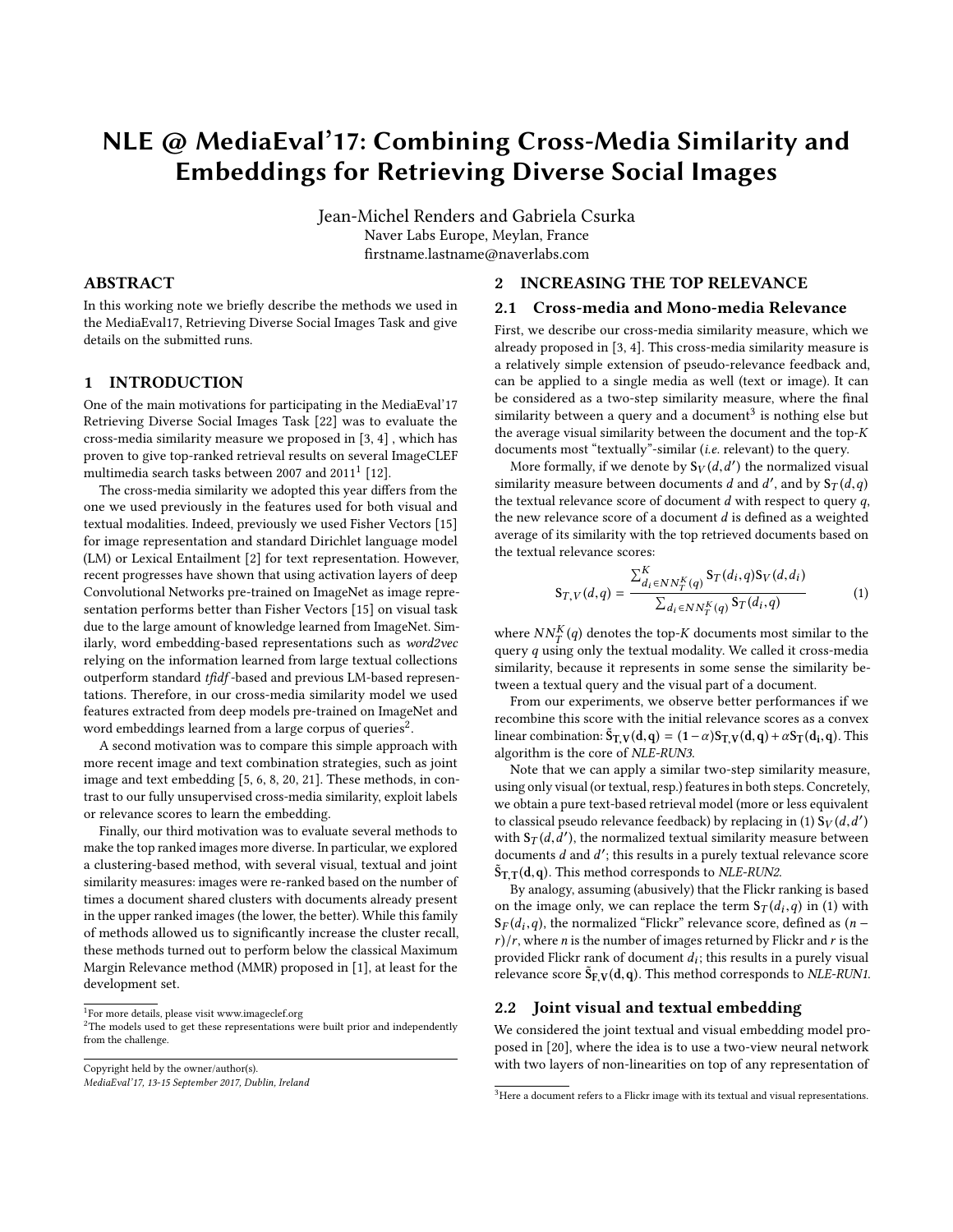the image and text views. To train this network, in a way which is reminiscent of some "learning to rank" strategies, we use 4 different triplet losses (visual-visual, textual-textual, visual-textual and textual-visual). The aim is to enforce that two documents relevant to the same query should have both textual and visual embeddings close in the new common (i.e. joint) latent space, while a document relevant to a query  $q$  should be far from documents non-relevant to the same query or from documents relevant to other queries. More formally, given a set of triplets  $(d_i, d_j, d_k)$  built from the set<br>of queries and their associated documents, the method amounts to of queries and their associated documents, the method amounts to minimizing the following loss function:

$$
\mathcal{L}(d_i, d_j, d_k) = \max[0, m + d(p_i^V, p_j^V) - d(p_i^V, p_k^V)]
$$
  
+ 
$$
\max[0, m + d(p_i^T, p_j^T) - d(p_i^T, p_k^T)]
$$
  
+ 
$$
\max[0, m + d(p_i^V, p_j^T) - d(p_i^V, p_k^T)]
$$
  
+ 
$$
\max[0, m + d(p_i^T, p_j^V) - d(p_i^T, p_k^V)]
$$

where  $p_i^V$  and  $p_i^T$  are the projections of the visual respectively tex-<br>tual representation of document d, into the common embedded tual representation of document  $d_i$  into the common embedded<br>space. To select such triplets for training, we experimented with space. To select such triplets for training, we experimented with using the ground-truth relevance scores provided with the development set but we have observed that they do not generalize for unseen topics. Therefore, instead, we used the pseudo-relevance scores (using our cross-media similarity scores) by considering the top-ranked documents<sup>[4](#page-1-0)</sup> as relevant to the query; the bottom-ranked documents as well as all documents associated to the other queries were assumed to be non-relevant.

After the model was trained, we computed embeddings both for the textual queries and documents. For the documents – which have two embeddings –, we considered the centroid of their visual and textual embeddings and ranked them according to their distance to the query in the embedding space. This approach was used to build our NLE-RUN4 and NLE-RUN5 runs.

## 3 PROMOTING DIVERSITY

Note that in general promoting diversity comes with a risk of decreased precision as we discard in general relevant elements from the top that are similar to other elements on the top. Our aim therefore was to find a good trade-off between keeping the relevance as high as possible while introducing diversity. The best performance on the development set was obtained with the Maximum Margin Relevance method (MMR) proposed in [\[1\]](#page-2-11). The main idea of the method is that we re-rank documents by considering new scores which corresponds to their initial relevance scores diminished with the maximum similarity score compared to the documents already selected weighted by a penalty factor  $\beta$ .

# 4 RESULTS AND ANALYSIS

The methods presented here above, based on pseudo-relevance feedback, heavily depends on the choice of the mono-modal similarity measures and, consequently, on a good textual/visual representation of the query and the documents.

<span id="page-1-3"></span>Table 1: The retrieval results for our main runs

| Results $(Q020)$ | Р    | CR.  | F1.  | ERR-IA | $\alpha$ -nDCG |
|------------------|------|------|------|--------|----------------|
| Run1(V)          | 73.2 | 59.4 | 63.3 | 66.0   | 62.3           |
| Run2(T)          | 72.7 | 61.7 | 64.3 | 66.3   | 62.8           |
| Run3(VT)         | 78.2 | 67.9 | 70.5 | 73.3   | 68.9           |
| Run4(VT)         | 79.3 | 66.3 | 69.8 | 72.3   | 67.9           |
| Run5(VT)         | 78.1 | 66.4 | 69.4 | 73.0   | 68.6           |

For the textual facet, after trying word2vec and Glove [\[14\]](#page-2-12) embeddings, we finally decided to adopt the Dual Embedding Space Model for Document Ranking [\[13\]](#page-2-13), pre-trained on the Bing query corpus<sup>[5](#page-1-1)</sup>. This choice was motivated by the fact that this embedding specifically designed for IR applications experimentally turned out to give better performance on the development set. Document and query embeddings are simply computed as the average of the embeddings of their constitutive words; we then use a simple mixture of the Dirichlet-smoothed LM relevance score with the cosine similarity of the textual embeddings as the  $S_T(d,q)$  textual relevance score.

As visual representation, we considered several deep CNN models pretrained on ImageNet. We experimented with AlexNet [\[10\]](#page-2-14), GoogleNet Inception V3 [\[18\]](#page-2-15), Inception-ResNet [\[17\]](#page-2-16) and RMAC<sup>[6](#page-1-2)</sup> [\[7,](#page-2-17) [19\]](#page-2-18) deep models. The pretrained models were used as such, without any fine tuning on the task collection. We used as visual representation the activations of the last fully connected layer preceding the class prediction one. The features were L2-normalized and the dot product used as similarity.

We used the provided ground truth on the development set and considered the P@50 to select the best visual similarity and to set the parameters. Best results were found with the features extracted from the Inception-ResNet [\[17\]](#page-2-16) model. As best choice for the parameters in [\(1\)](#page-0-3), we found  $K = 25$  and  $\alpha = 0.15$ .

To promote diversity, we used for all runs the classical MMR applied to the initial relevance scored computed by the methods described above. The metrics used in MMR to penalize documents similar to higher rank documents was the RMAC visual similarity between images, except for NLE-RUN2, where we used the cosine similarity between text embeddings to keep the run purely textual. The weight factor  $\beta$  that penalizes a too high similarity with higher rank documents was tuned using the development set.

Our runs are summarized in Table [1.](#page-1-3) We can see that our visual only and textual only runs have similar performances, the visual one having slightly higher precision and the text higher diversity. Using the cross-media similarity allowed us to obtain a much better ranking both in terms of precision and also diversity. Learning joint visual and textual embedding using the relevance scores did not help, or even slightly degraded the results. The main reason is that the embedding only learned from information already captured by the cross-media similarity<sup>[7](#page-1-4)</sup>.

Acknowledgement: We would like to thank Jon Almazan, who provided us with RMAC representations for the images.

<span id="page-1-0"></span> ${}^{4}{\rm We}$  considered as relevant documents with scores  $>$   $mean$   $+$   $std$  and non-relevant scores  $\leq$  mean + std, where mean and std are the mean and standard deviation of the the scores within the topic.

<span id="page-1-1"></span><sup>5</sup> See http://research.microsoft.com/projects/DESM

<span id="page-1-2"></span> $6$ The RMAC model [\[7,](#page-2-17) [19\]](#page-2-18) is trained with a triplet loss instead of a classification loss, to make the distance between images from the same class smaller than the distance to images from other classes plus a margin.

<span id="page-1-4"></span><sup>7</sup>Originally, we intended to use external data such as Visual Genome [\[9\]](#page-2-19) or Flickr30K Entities [\[16\]](#page-2-20) to learn embeddings such as relationships between objects and persons, etc. Due to time constraint we will investigate this in the future.